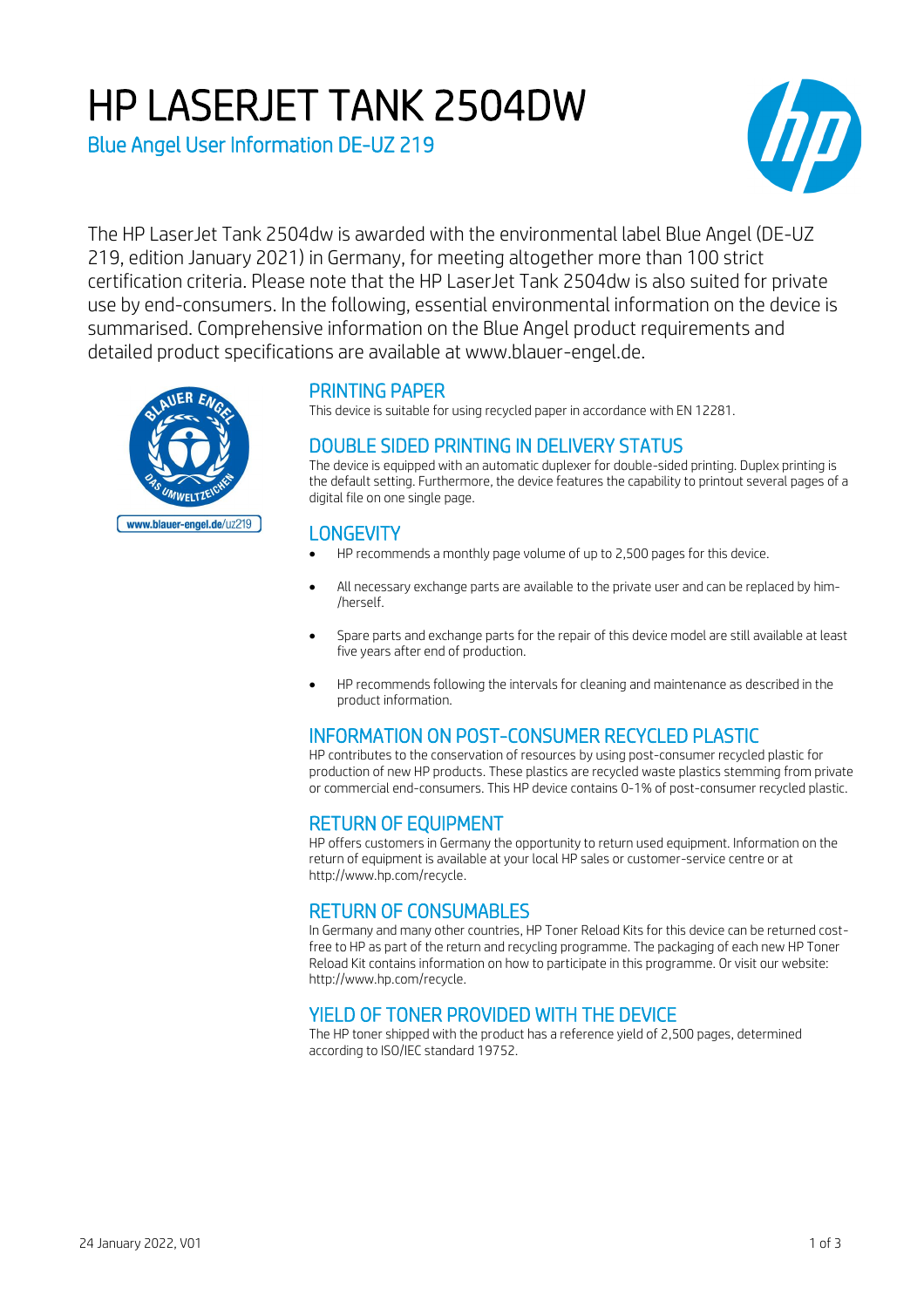## YIELDS OF CONSUMABLES

Determined according to ISO/IEC standard 19752, the HP Toner Reload Kits for this device have the following yields:

HP 153A black Toner Reload Kit (W1530A): 2,500 pages HP 153X black Toner Reload Kit (W1530X): 5,000 pages

Further information can be found at http://www8.hp.com/h71041/learn-aboutsupplies/us/en/overview.php.

## INFORMATION ON HANDLING OF THE TONER RELOAD KITS

- Please leave HP Toner Reload Kits in their despatch packaging until you need them; when using the HP Toner Reload Kit, please follow the information on handling.
- HP Toner Reload Kits should never be opened by force. If toner dust escapes, e.g. as a result of inappropriate handling, inhalation of dust and skin contact are to be avoided as a precautionary measure.

In case of skin contact wash affected areas thoroughly with soap and cold water. HP Toner Reload Kits are to be kept out of the reach of children.

## AIR EMISSIONS

With original HP toners, the device passes the air emission test for monochrome printing according to DE-UZ 219. Since plastics of new electrical devices generally release small amounts of volatile substances into the room air, we recommend providing sufficient air exchange in rooms where new devices are set up.

## NOISE EMISSIONS

#### Declared sound power level for one-sided printing (L<sub>WAc</sub>)

In monochrome print mode 22 pages/minute: 6.31 Bels and 63.1 dB

## **ENERGY**

#### Energy information on HP LaserJet Tank 2504dw

The consumption of electric power depends on its properties and on the way it is used. HP LaserJet Tank 2504dw is designed and pre-set in a way to allow you to reduce electricity costs.

Directly after the last print job, HP LaserJet Tank 2504dw with its instant-on fuser technology switches over to an electric power saving mode, from which it can quickly print again. If the device switches over to electric power saving modes, you can save electricity and operating costs. If the device is to print again, there can be a short delay – this is called recovery time. However, the device meets the strict Blue Angel requirements for a recovery time (http://www.blauer-engel.de).

You can save electricity costs by shortening the device's delay times as it will switch over to an electric power saving mode more quickly. If you extend the delay time, you should consider that consequently the device will consume more electric power and might no longer meet the maximum value for electric power consumption of the Blue Angel. We recommend not extending the delay times.

The device is so designed as to ensure that it can be switched to the Off-mode (standby) by pressing the on/off switch up to twice a day without suffering damage. This device does not have a switch by which it can be completely disconnected from the mains. When after having switched off the device you pull out the power plug, electric power consumption is completely stopped.

The table below lists the individual power consumption values as well as delay and recovery times (factory setting). With these values the device meets the Blue Angel requirements.

#### Overview of HP LaserJet Tank 2504dw operating modes

Page throughput for A4 paper size (according to ISO/IEC 24734):

In monochrome print mode: 22 pages/minute with a resolution of 236x236 dpcm (600x600 dpi)

(dpcm = dots per centimetre [Bildpunkte pro Zentimeter]); (dpi = dots per inch [Bildpunkte pro Zoll])